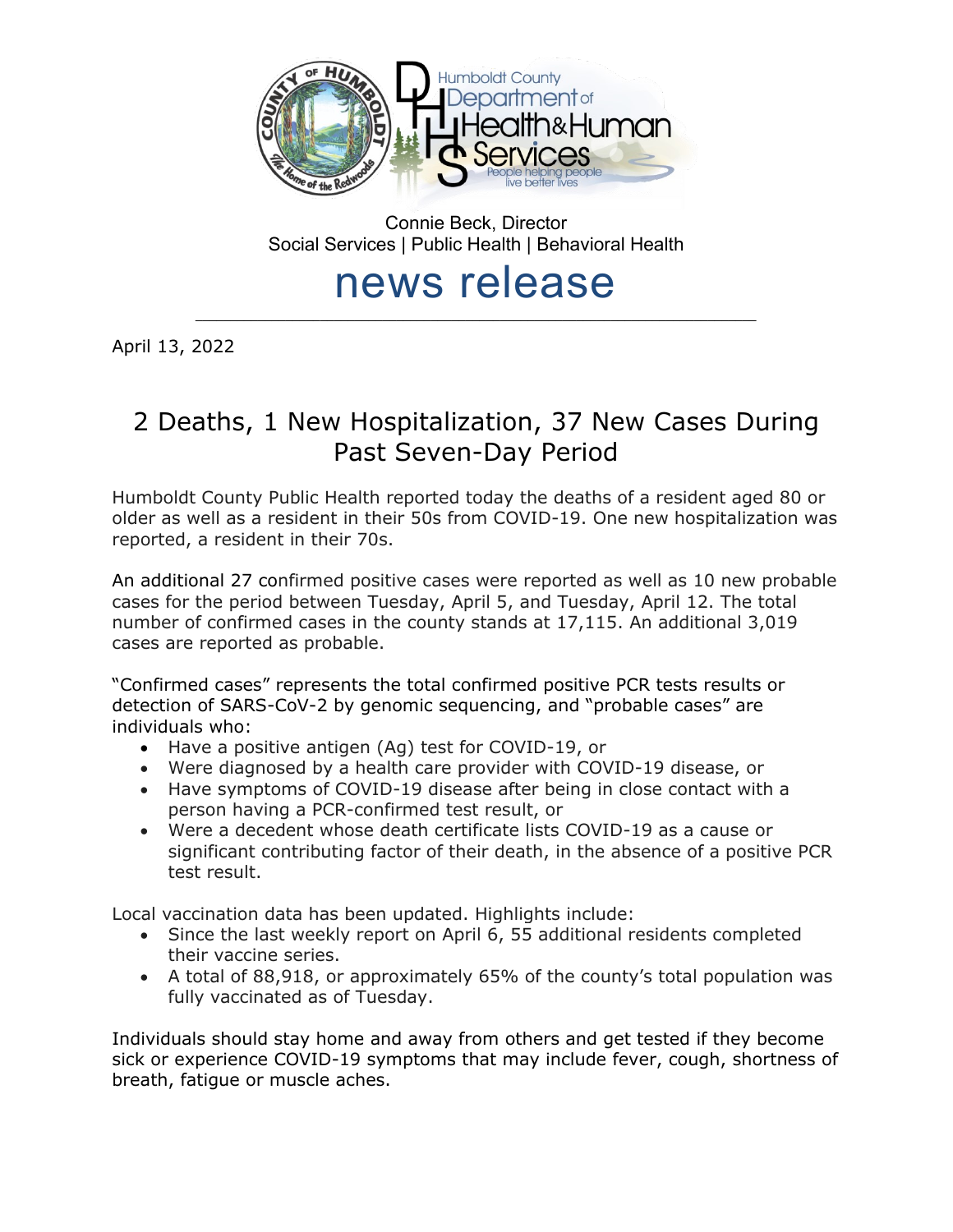OptumServe offers rapid antigen testing and PCR testing services at the Wharfinger site in Eureka daily from 7 a.m. to 7 p.m. Appointments for all testing services are strongly recommended and can be made at *lhi.care/covidtesting* or by calling 888-634-1123.

Vaccines remain readily available and, as always, Humboldt County's vaccination and testing services are available free of charge. Walk-ins are welcome at all Public Health clinics and some pharmacy vaccination sites. Appointments can also be made at [MyTurn.ca.gov.](https://myturn.ca.gov/)

Second booster shots of Pfizer and Moderna are now available for those 50 and older, as well as certain immunocompromised individuals, as long as it has been four months since your first booster shot, at all Humboldt County Public Health vaccine clinics. It must be four months since your first booster shot. You can also check with your pharmacy about availability. To check the availability of a specific vaccine, visit the [vaccines.gov](https://www.vaccines.gov/search/) page, or text your ZIP code to 438829 to locate a nearby pharmacy offering vaccines.

See the schedule below for specific Public Health vaccination and testing clinic dates, times, locations and available services. Questions about clinic services can be directed to Public Health at 707-445-6201.

#### **Fortuna — Wednesday, April 13, 9 a.m. to 5 p.m.**

River Lodge Family Clinic (1800 Riverwalk Dr.) Ages 5 and older Pfizer/Johnson & Johnson/Moderna PCR and rapid testing offered through OptumServe. Walk-ins are welcome.

#### **Blue Lake — Thursday, April 14, 9 a.m. to 4 p.m.**

Blue Lake Resource Center Family Clinic (111 Greenwood Road) Ages 5 and older Pfizer/Johnson & Johnson/Moderna PCR and rapid testing offered through OptumServe. Walk-ins are welcome.

#### **McKinleyville — Friday, April 15, noon to 6 p.m.**

Azalea Hall Family Clinic (1620 Pickett Rd.) Ages 5 and older Pfizer/Johnson & Johnson/Moderna PCR and rapid testing available on a first-come first-served basis. Walk-ins are welcome.

#### **Eureka — Monday, April 18, 9 a.m. to 3:30 p.m. Closed from noon to 1 p.m.**

Public Health Main Office (529 I St.) Ages 5 and older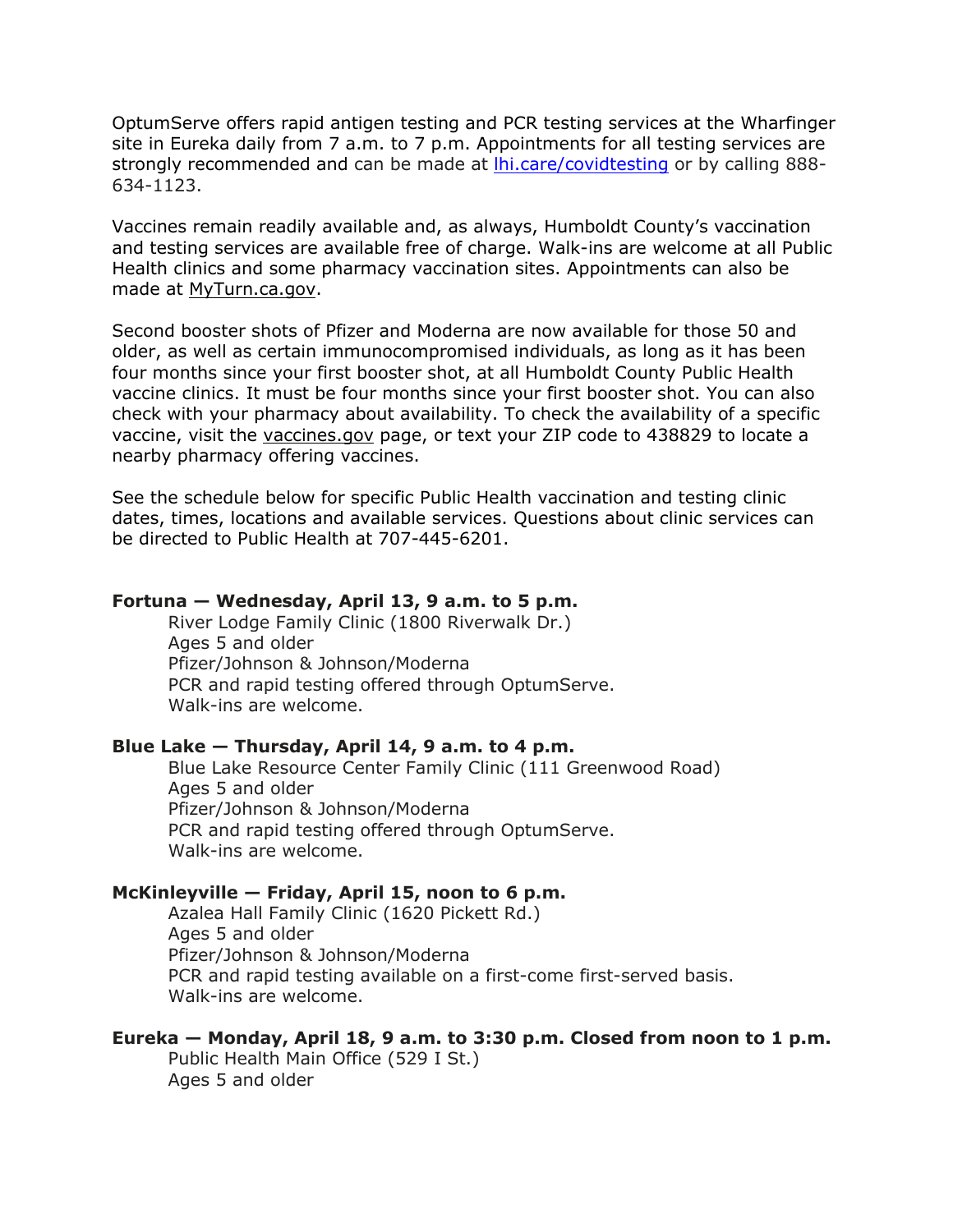Pfizer/Johnson & Johnson/Moderna No testing available Walk-ins are welcome.

#### **Eureka — Tuesday, April 19, 9 a.m. to 4 p.m. Closed from noon to 1 p.m.**

Public Health Main Office (529 I St.) Ages 5 and older Pfizer/Johnson & Johnson/Moderna No testing available Walk-ins are welcome

# **Willow Creek — Tuesday, April 19, 10 a.m. to 3 p.m. Closed from noon to 1**

**p.m.**

Public Health Office (77 Walnut Way) Ages 5 and older Pfizer/Johnson & Johnson/Moderna PCR and rapid testing available on a first-come first-served basis Walk-ins are welcome.

### **Eureka — Wednesday, April 20, 11 a.m. to 4 p.m.**

Marshall Family Resource Center Family Clinic (2100 J St..) Ages 5 and older Pfizer/Johnson & Johnson/Moderna PCR and rapid testing available on a first-come first-served basis. Walk-ins are welcome.

# **Trinidad — Thursday, April 21, 2 p.m. to 5 p.m.**

Trinidad Town Hall Family Clinic (409 Trinity St..) Ages 5 and older Pfizer/Johnson & Johnson/Moderna PCR and rapid testing available on a first-come first-served basis. Walk-ins are welcome.

### **Eureka — Friday, April 22, 1 p.m. to 8 p.m.**

Wharfinger Family Clinic (1 Marina Way) Ages 5 and older Pfizer/Johnson & Johnson/Moderna PCR and rapid testing offered through OptumServe on the lower floor of the Wharfinger Building. Walk-ins are welcome.

## **Bridgeville — Saturday, April 23, 10 a.m. to 3 p.m.**

Bridgeville Family Resource Family Clinic (38717 Kneeland Rd.) Ages 5 and older Pfizer/Johnson & Johnson/Moderna PCR and rapid testing will be available on a first-come first-served basis Walk-ins are welcome.